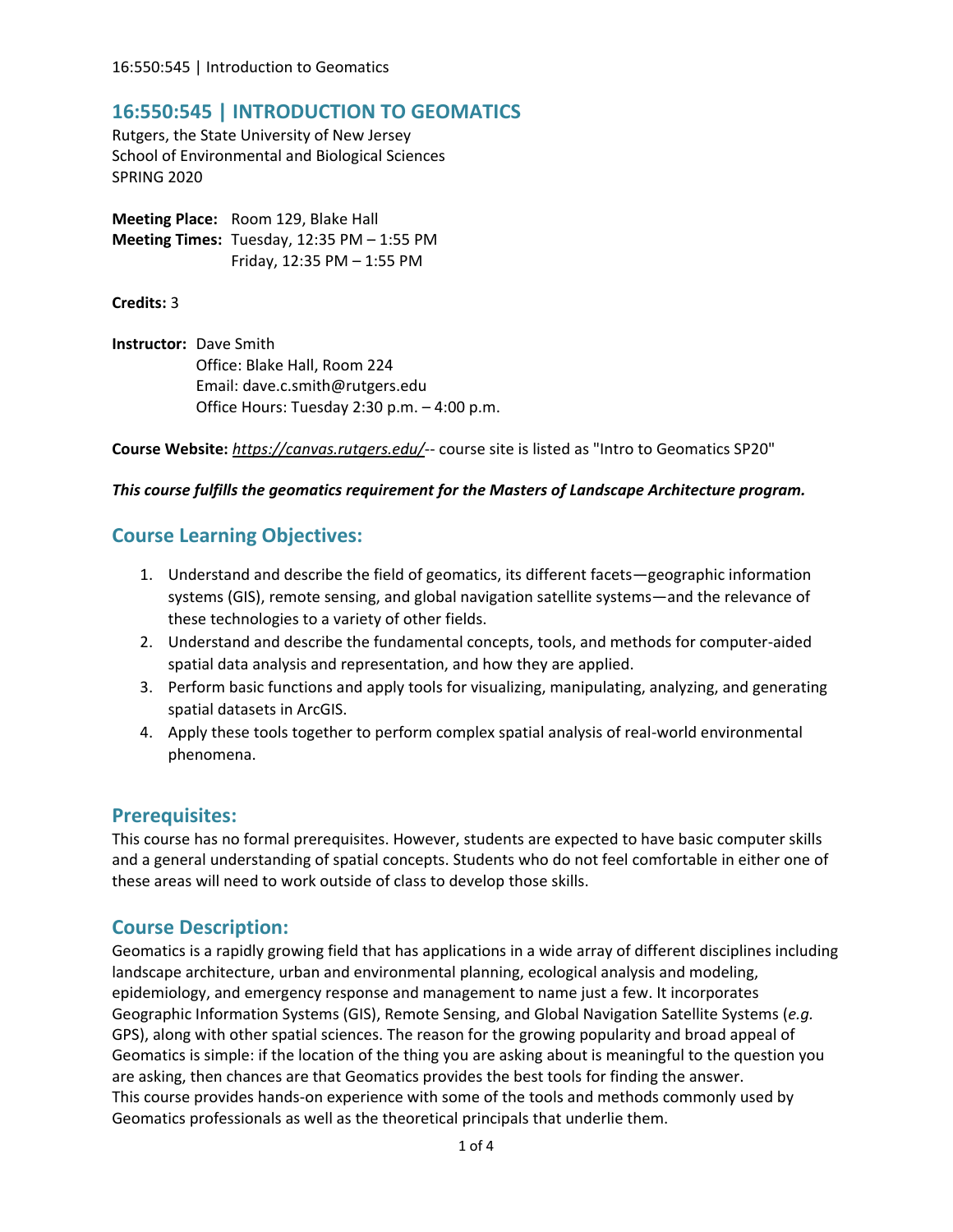## **Readings:**

Required Text: There is no required text for this course. Required readings will be provided.

### **Assignments and Grading:**

#### **Lab Assignments:**

This course will emphasize practical hands-on experience with the tools of GIS through lab exercises. These exercises will consist of two parts. First, students will work though a step-by-step walkthrough of a real-world analysis or application at their own pace. Second, students will apply the tools presented in the walkthrough to a related application with limited instructions.

#### **Practical Exam:**

Toward the end of the semester there will be a practical exam. This will consist of a number of geospatial problems that students will have to complete with minimal instructions.

#### **Term Project:**

Students will propose and complete an independent term project. Each student will define a research question to explore using geomatics tools and methods. Students will be expected to acquire the necessary data, apply appropriate analytical methods, and interpret and present the results of their analysis. The deliverable for this will be a formal written report.

| <b>Composition of Final Grade:</b> |           | <b>Numerical Ranges for Letter Grades:</b> |           |  |                  |
|------------------------------------|-----------|--------------------------------------------|-----------|--|------------------|
| Lab Assignments: 50%               |           | A:                                         | 90-100%   |  |                  |
| Lecture Exercises: 5%              |           | B:                                         | 80-86%    |  | B+: 87-89%       |
| <b>Practical Exam:</b>             | 10%       | $\mathsf{C}^{\mathsf{L}}$                  | 70-76%    |  | $C_{+}$ : 77-79% |
| Term Project:                      | 20%       | D:                                         | 60-69%    |  |                  |
| Attendance:                        | See Below | F:                                         | under 60% |  |                  |

#### **Attendance Policy:**

The Department of Landscape Architecture's policy on attendance, as outlined in the student handbook, states:

*The individual student's development as a landscape architect is largely dependent upon two aspects of education. First is the exposure to and assimilation of a body of information which relates to the field. Second is the application of this knowledge through studio projects and problem-solving skills developed through critiques, reviews and interactions during each project.* 

*The Rutgers Landscape Architecture curriculum is designed to develop both areas. Attendance and participation in all lectures and studios are essential if the student is to achieve his/her maximum potential. More than three unexcused absences will result in a step reduction in your semester grade. Each additional three absences will result in another step reduction.*

### **Late Submission Policy:**

- *Any lab submitted less than one week late will be docked 10 points.*
- *Any lab submitted more than one week late will NOT be accepted.*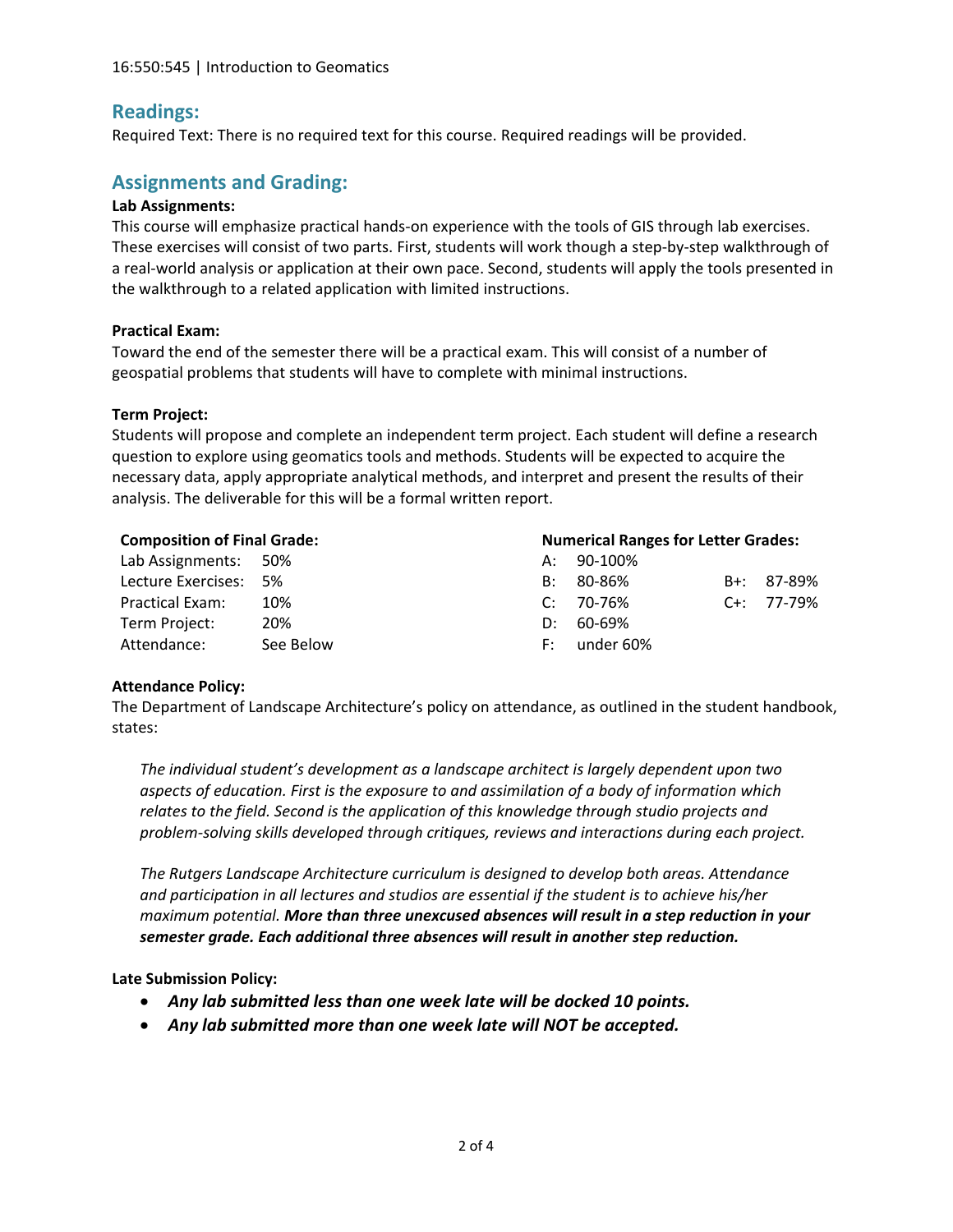#### 16:550:545 | Introduction to Geomatics

### **Ownership of Student Work:**

The Rutgers Department of Landscape Architecture maintains a permanent archive of student work. While you will retain authorship and intellectual property rights, all completed and submitted assignments belong to the department with full permission for the department to publish and publicize the work.

### **Academic Integrity Policy:**

While students are allowed to discuss and collaborate on exercises and assignments within reasonable limits, **all submitted work must be the individual work of the student submitting it**. If any student is caught submitting work completed by another student, both will receive a grade of 0 for that assignment. For a second infraction of this rule, the offending student will be reported to the administration for further discipline.

In addition, *any written or graphical material submitted as a part of any assignment must be the original work of the student*. Exceptions will be made for authoritative works, when specifically referencing the authority of that work (*e.g.* a diagram the process of applying for buyouts under the Green Acres program produced by the NJDEP is acceptable because that organization is responsible for that process). *Any work not produced by the student must be properly cited*.

The University's Policy on Academic Integrity can be found at: <http://academicintegrity.rutgers.edu/academic-integrity-policy/>